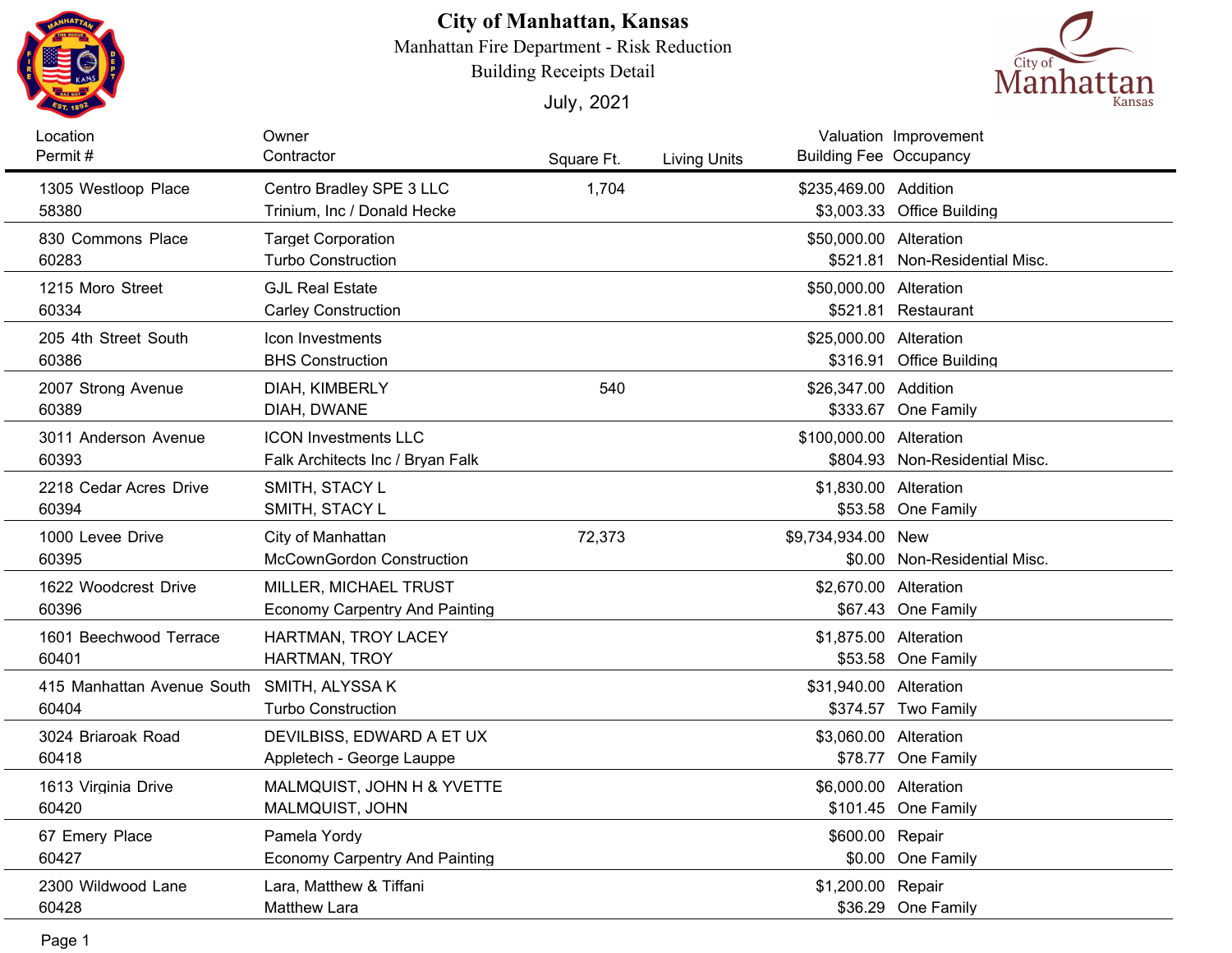

## **City of Manhattan, Kansas**

Manhattan Fire Department - Risk Reduction

Building Receipts Detail

July, 2021



| Location<br>Permit#              | Owner<br>Contractor                                              | Square Ft. | <b>Living Units</b> | <b>Building Fee Occupancy</b> | Valuation Improvement                     |
|----------------------------------|------------------------------------------------------------------|------------|---------------------|-------------------------------|-------------------------------------------|
| 523 Fremont Street<br>60429      | <b>GENTINE, SCOTT AND LYNN</b><br><b>GENTINE, SCOTT AND LYNN</b> |            |                     | \$7,500.00 Alteration         | \$124.13 One Family                       |
| 2101 Goodnow Circle<br>60432     | WALLACE, CHLOE M B<br><b>Ross Lignitz Construction</b>           |            |                     | \$4,215.00 Alteration         | \$90.11 One Family                        |
| 1000 Lobdell Drive<br>60433      | WILLIAMSON, BRIAN D AURORA<br>Fox Home Innovations LLc           |            |                     | \$8,310.00 Alteration         | \$135.47 One Family                       |
| 409 Timberwick Place<br>60434    | BARTUNEK, JON P JACQUEL L<br>Heritage Builders Inc               |            |                     | \$4,800.00 Repair             | \$90.11 One Family                        |
| 3109 Yolande Way<br>60450        | SCUILLA, JASON V MELISSA A<br>Heritage Builders Inc              |            |                     | \$3,800.00 Alteration         | \$78.77 One Family                        |
| 2417 Galloway Drive<br>60456     | DO, FREDERICK<br>DO, FREDERICK                                   |            |                     |                               | \$200.00 Alteration<br>\$19.00 One Family |
| 5406 MacNaughten Drive<br>60461  | SCHULTZ CONSTRUCTION INC<br><b>Schultz Construction Inc.</b>     | 2,788      | 1                   | \$282,826.00 New              | \$1,633.92 One Family                     |
| 4105 MacGillivray Drive<br>60462 | SCHULTZ CONSTRUCTION INC<br><b>Schultz Construction Inc</b>      | 2,764      | $\mathbf{1}$        | \$281,113.00 New              | \$1,629.39 One Family                     |
| 1905 Plymouth Landing<br>60469   | HEIDRICK, CHARLES R ET UX<br>Koster Construction Inc             | 458        |                     | \$32,516.00 Addition          | \$382.75 One Family                       |
| 308 Firethorn Drive<br>60473     | HOLBROOK, SUZANNA N<br>Turbo Construction                        |            |                     | \$12,870.00 Alteration        | \$180.83 One Family                       |
| 1812 Todd Road<br>60475          | ELCA-LUTHERAN CAMPUS<br>D&I Repair, Inc.                         |            |                     | \$4,000.00 Alteration         | \$78.77 Residential Misc. (IBC)           |
| 735 Elling Drive<br>60476        | <b>KEARNS, SARA K</b><br>D&I Repair, Inc.                        |            |                     | \$4,000.00 Alteration         | \$78.77 One Family                        |
| 101 Yale Circle<br>60479         | FLORES, LUIS A KAREN L<br>FLORES, LUIS                           |            |                     | \$1,350.00 Alteration         | \$41.23 One Family                        |
| 1621 Woodcrest Drive<br>60481    | ROLAND, JUDY L<br>Weisbender Contracting, Inc.                   |            |                     | \$500.00 Repair               | \$19.00 One Family                        |
| 629 Poyntz Avenue<br>60491       | City of Manhattan<br><b>BHS Construction</b>                     |            |                     | \$276,755.00 Alteration       | \$0.00 Public Building                    |
|                                  |                                                                  |            |                     |                               |                                           |